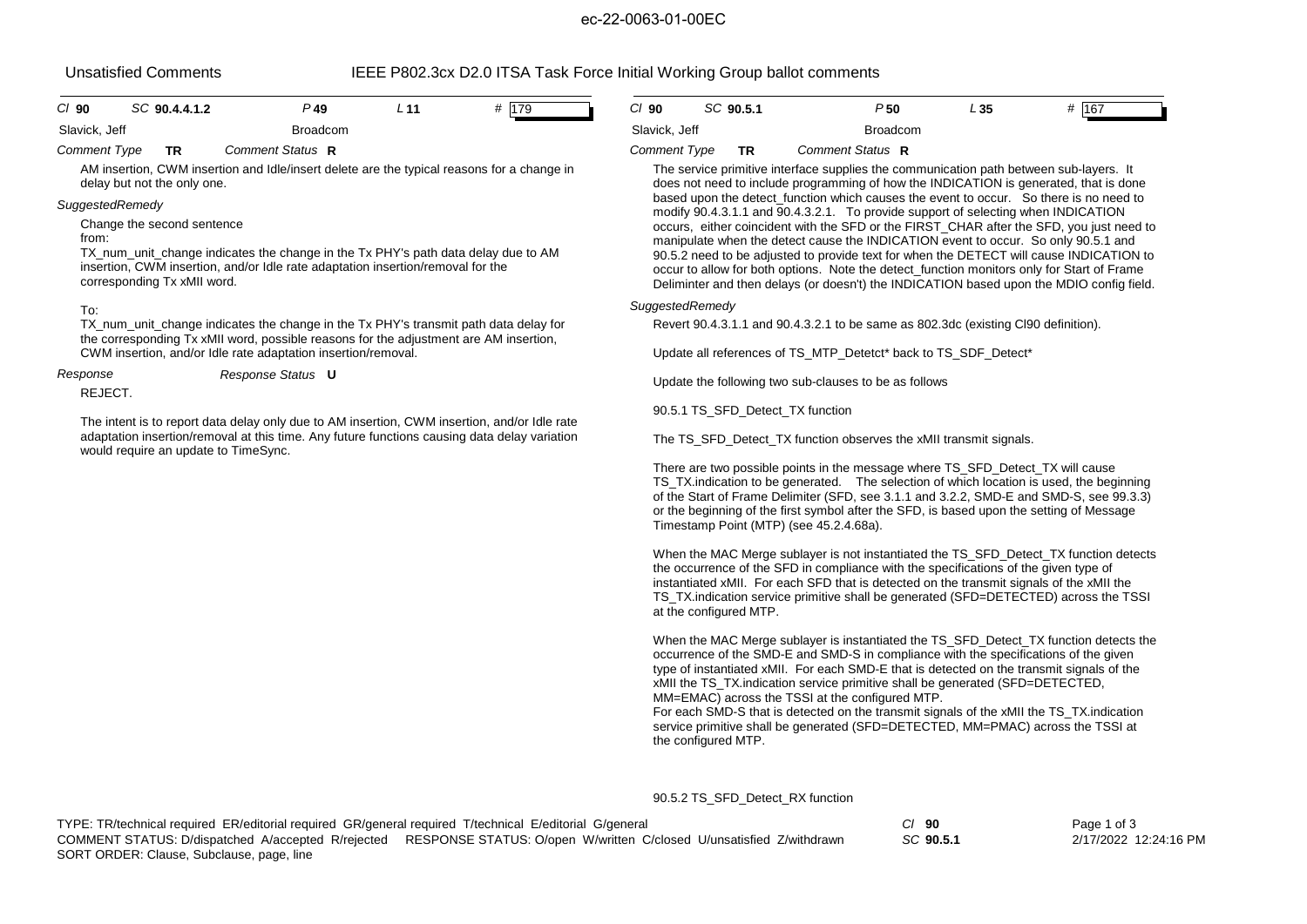### ec-22-0063-01-00EC

## Unsatisfied Comments IEEE P802.3cx D2.0 ITSA Task Force Initial Working Group ballot comments

The TS\_SFD\_Detect\_RX function observes the xMII receive signals.

There are two possible points in the message where TS\_SFD\_Detect\_RX will cause TS\_RX.indication to be generated. The selection of which location is used, the beginning of the Start of Frame Delimiter (SFD, see 3.1.1 and 3.2.2, SMD-E and SMD-S, see 99.3.3) or the beginning of the first symbol after the SFD, is based upon the setting of Message Timestamp Point (MTP) (see 45.2.4.68a).

When the MAC Merge sublayer is not instantiated the TS\_SFD\_Detect\_RX function detects the occurrence of the SFD in compliance with the specifications of the given type of instantiated xMII. For each SFD that is detected on the receive signals of the xMII the TS\_RX.indication service primitive shall be generated (SFD=DETECTED) across the TSSI at the configured MTP.

When the MAC Merge sublayer is instantiated the TS\_SFD\_Detect\_RX function detects the occurrence of the SMD-E and SMD-S in compliance with the specifications of the given type of instantiated xMII. For each SMD-E that is detected on the receive signals of the xMII the TS\_RX.indication service primitive shall be generated (SFD=DETECTED, MM=EMAC) across the TSSI at the configured MTP.

For each SMD-S that is detected on the receive signals of the xMII the TS\_RX.indication service primitive shall be generated (SFD=DETECTED, MM=PMAC) across the TSSI at the configured MTP.

*Response Response Status* **U**

REJECT.

 It is true that the DETECT function in 90.5.1 and 90.5.2 will convey to the TX/RX.indication primitive when the MTP event occurs. However, the following is not true: "Note the detect function monitors only for Start of Frame Deliminter and then delays (or doesn't) the INDICATION based upon the MDIO config field". The gRS cannot do this adjustment from the SFD because the delay to the symbol-after-SFD isn't always a constant number. The DETECT function needs to detect the symbol after SFD.

 The validity of the Mac Merge parameter depends on the selected MTP. It is only valid if the beginning of the SFD is selected as the MTP. The only way to convey this is to include the MTPS parameter along with the MM parameter in the TX/RX.indication primitive.

No changes to the draft needed.

| $Cl$ 90       | SC 90.7 | P <sub>53</sub> | L 32 | # 170 |
|---------------|---------|-----------------|------|-------|
| Slavick, Jeff |         | <b>Broadcom</b> |      |       |

### *Comment Type* **TR** *Comment Status* **R**

Why not provide a method to inform the remote end on which point you're timestamping?

### *SuggestedRemedy*

Add a method (via LLDP?) to pass the state of the Message TimeStamp Point (3.1813.13) to the far end so it can tell how if any compensation in time should be made to it's calculation of the delay.

*Response Status* **U** *Response*

REJECT.

This is a new feature and was not brought to the consideration at the TF review stage.

| $CI$ 90       | SC 90.7 | P 55             | L 21 | # 175 |
|---------------|---------|------------------|------|-------|
| Slavick, Jeff |         | <b>Broadcom</b>  |      |       |
| Comment Type  | TR      | Comment Status R |      |       |

A PCS layer that is separted from the RS by an XS should be discouraged from doing any sort of rate compensation or shifting of the AM/CWM locations.

### *SuggestedRemedy*

Add another note talking about how a PCS seperated by an XS from the RS needs to not modify the AM/CWM locations or do any rate compensation to minimize any time accuracy error.

*Response Status* **U** *Response*

REJECT.

No specific text was proposed.

TYPE: TR/technical required ER/editorial required GR/general required T/technical E/editorial G/general *Cl* **90** SORT ORDER: Clause, Subclause, page, line COMMENT STATUS: D/dispatched A/accepted R/rejected RESPONSE STATUS: O/open W/written C/closed U/unsatisfied Z/withdrawn

*SC* **90.7**

Page 2 of 3 2/17/2022 12:24:16 PM